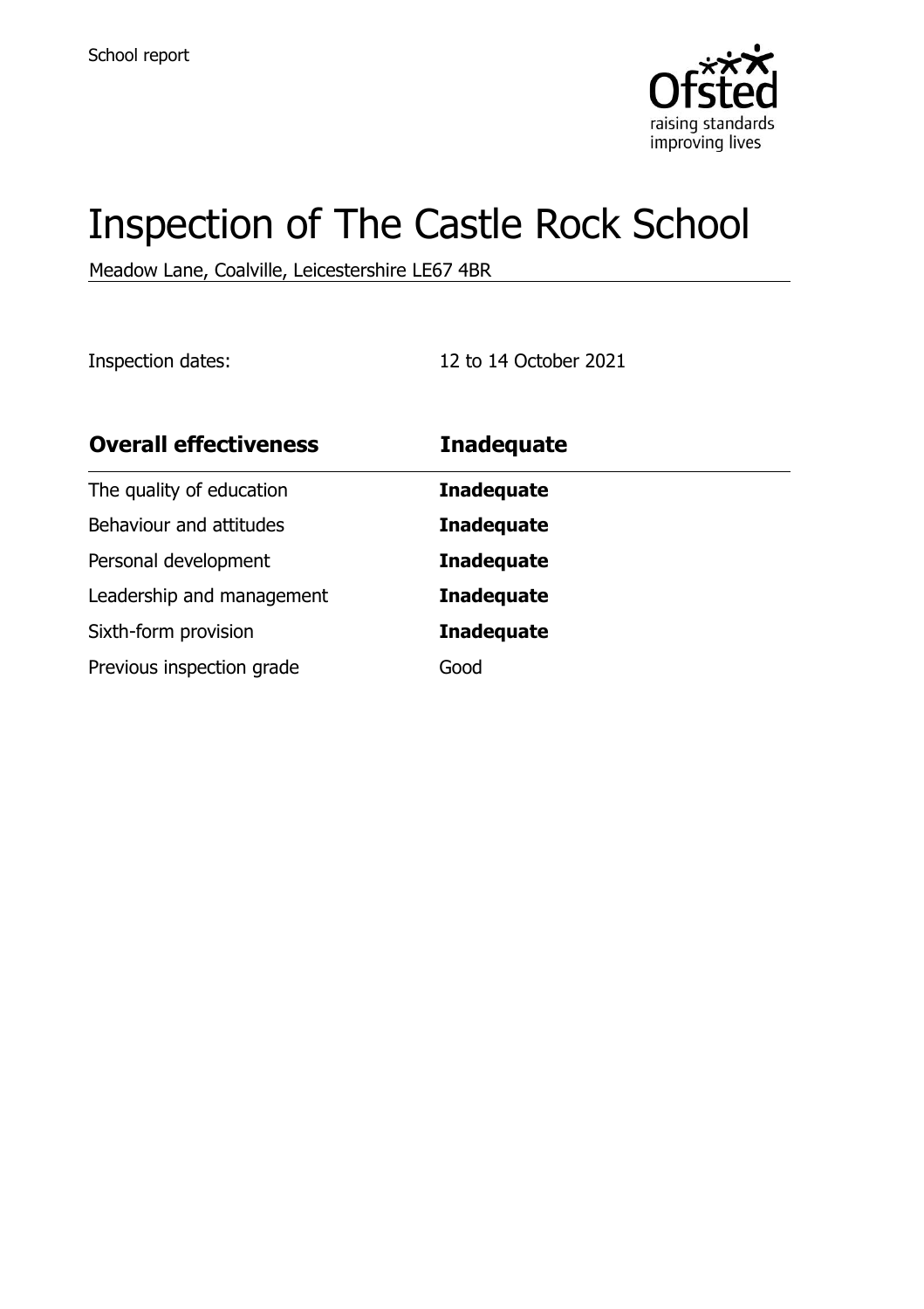

## **What is it like to attend this school?**

Pupils are not getting a good deal at this school. Too many are affected by the poor behaviour of others. Lessons are frequently disrupted. Behaviour on corridors and in external areas can be unruly. Too many pupils wander the corridors or grounds during lesson times. Staff do not always challenge them. When they do, pupils often respond disrespectfully or ignore staff. Some pupils feel unsafe. Some pupils described being at school as 'overwhelming' because of reckless behaviour. Some pupils do not attend school regularly.

Many teachers accept poor behaviour as the norm. They have low expectations of what pupils can achieve in lessons. Pupils do not achieve as well as they should.

Pupils do not learn enough about issues that would help prepare them for life in modern Britain. The curriculum for personal, social, health and economic (PSHE) education is not well planned.

Some pupils experience derogatory name-calling. Not all pupils feel that teachers address bullying issues. Some told inspectors that teachers do not always intervene when fights break out.

Students in the sixth form enjoy more positive experiences. They value their teachers and education. However, their learning is disrupted when younger pupils who misbehave are placed in their classes. Their teachers are often called away to deal with poor behaviour.

#### **What does the school do well and what does it need to do better?**

The school has been through a period of significant turbulence. Leaders and trustees did not manage the school's expansion well enough. Leaders did not support staff or pupils to manage these significant changes well enough. They did not ensure that there was an adequate curriculum in place across all key stages.

Leaders have not established a clear curriculum vision. There is an appropriate range of subjects on offer. However, leaders have not ensured that the curriculum in each subject is of good quality. The plans that show what pupils should learn in each subject are not well thought out. Subject leaders have not been trained or supported to develop their curriculums. They have not identified the most important concepts and knowledge that pupils should know. Leaders have not thought enough about how curriculum plans should help pupils build on their knowledge as they move through the school. Subject plans do not show how teachers will help pupils know and remember more over time. Some subject leaders are beginning to write more effective plans. For example, in art, plans consider pupils' existing knowledge and how they will acquire new learning. The proportion of pupils studying a modern foreign language is low, but leaders intend to increase this.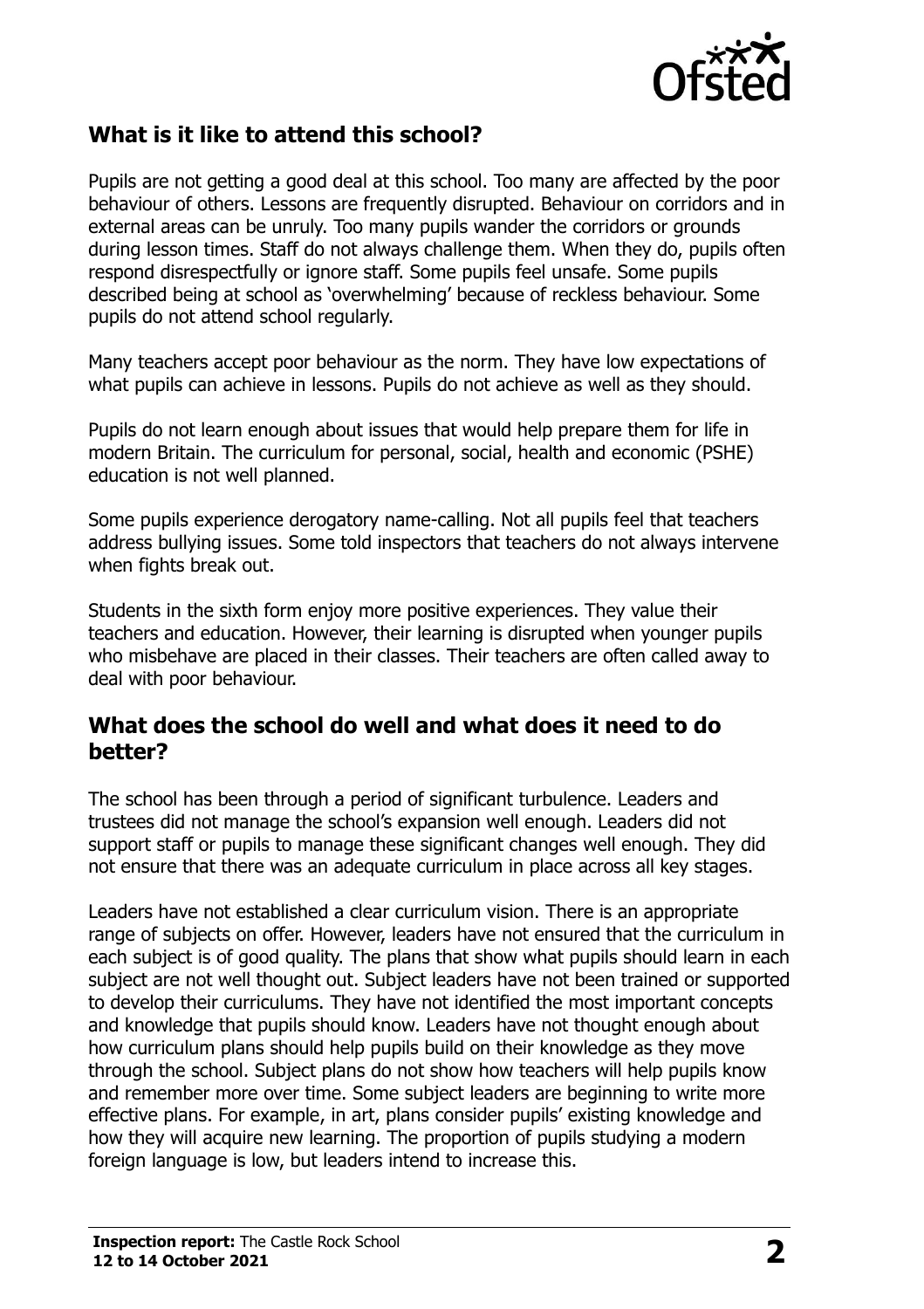

Poor behaviour has a negative impact on most aspects of the school's work. Staff do not consistently challenge poor behaviour. Low-level disruption often prevents pupils from learning. Many pupils work hard and want to do well. However, too often, teachers accept work that is poor quality, or not finished. Sixth-form students are keen to learn. They say that their teachers have good subject knowledge, but are often absent from class.

Many pupils show wilful disrespect for staff. Some staff do not address this. Some do not model professional standards of conduct.

Leaders have not acted quickly enough to address pupils' underachievement. Many pupils have fallen behind in their learning. Leaders have taken appropriate steps to identify pupils with special educational needs and/or disabilities (SEND), who receive extra help to support them to catch up in reading. This is not the case for all pupils who need support with their learning. For example, leaders have identified reading as a key priority to help pupils access the curriculum. They are researching effective strategies to boost pupils' reading skills. They have introduced an approach to develop pupils' oracy. These initiatives are new. Curriculum plans do not consider how to fill gaps in pupils' knowledge.

Pupils' personal development is not promoted well. Leaders have only recently begun to plan a coherent programme for PSHE education. Pupils cannot recall what they have learned about previously. For example, they have limited understanding of different faiths and cultures. They do not have the knowledge to prepare them for life in modern Britain. Some pupils enjoy extra-curricular activities such as music and sports. However, these opportunities are few, and many have not restarted this term.

Leaders have not ensured that the requirements of the 16 to 19 study programmes are met. Students in the sixth form receive very little PSHE education, including careers education. Students recognise that there are gaps in their knowledge about the world of work, as well as about issues that affect them, such as relationships and consent. Most students in the sixth form have benefited from work experience.

Teachers who have recently joined the profession feel well supported. They are developing their practice well, albeit in difficult circumstances.

School leaders recognise the considerable weaknesses in the school, but they have not taken effective action to address them. Those responsible for governance do not recognise the extent of the school's weaknesses. They have not held leaders to account effectively.

## **Safeguarding**

The arrangements for safeguarding are not effective.

Too many pupils truant during the school day. Staff do not always know where these pupils are or whether they are safe.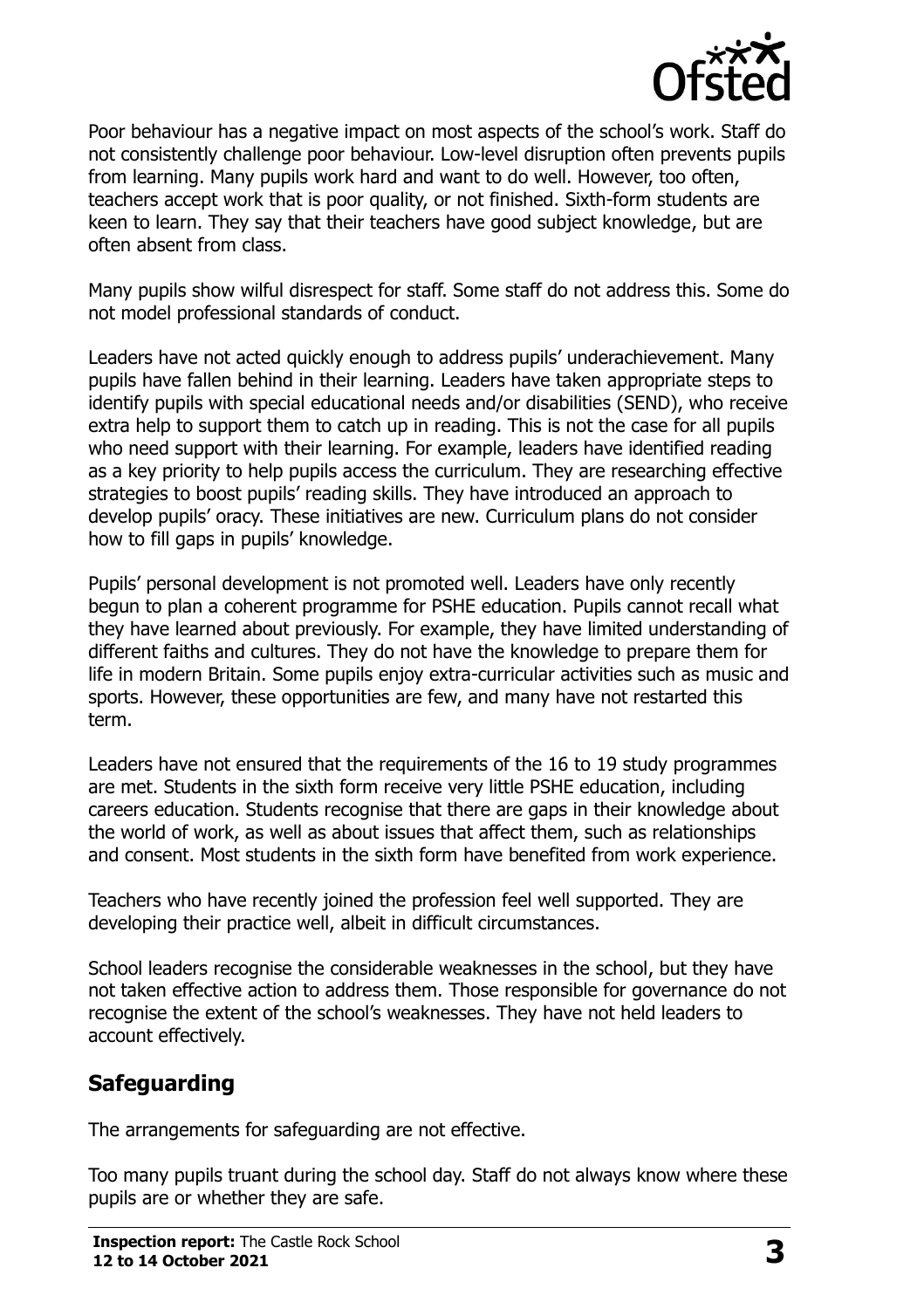

Some pupils do not feel safe because of the unruly conduct of others. Hazards on the school site are not well managed. For example, cars pose a risk in areas where pupils gather. Pupils are not always adequately supervised.

Safeguarding leaders work well together and take appropriate action in response to child protection concerns. The most vulnerable pupils are well supported. Staff raise concerns quickly and leaders respond appropriately. They involve external agencies and make sure that pupils get the help they need quickly. These pupils are monitored well to make sure that concerns do not escalate.

## **What does the school need to do to improve?**

#### **(Information for the school and appropriate authority)**

- Leaders have not established a clear, cohesive vision for the curriculum. They have not given subject leaders sufficient guidance on the expectations for the curriculum in their subjects, or on how to design an effective curriculum. Leaders should establish a clear vision for the school's curriculum. They should ensure that staff have the training and support they need to develop effective curriculums for their subject areas.
- Subject curriculum plans are poor and incomplete in many subject areas. Pupils have gaps in their learning and do not achieve as well as they should. Leaders should identify the key concepts and content that pupils should know in each subject. They should ensure that curriculum plans are well sequenced and designed to build knowledge to help pupils know and remember more over time.
- Expectations of pupils' behaviour are not high enough. The policy to manage behaviour is unclear. Staff do not routinely challenge poor behaviour. Learning is often disrupted, and pupils' behaviour is sometimes unsafe. Some pupils are worried that they may come to harm. Leaders should communicate clear expectations and establish an effective system to manage behaviour that all pupils and staff understand. They should ensure that all staff have consistently high expectations and are supported to tackle pupils' poor behaviour.
- Leaders have not ensured that all areas of the site are safe. This poses a potential risk to pupils' health and safety. Leaders should ensure that they take action to reduce the risks to pupils' safety, such as those caused by hazards on the school site. They should ensure that sufficient supervision is in place, including as pupils leave the site at the end of the day.
- Too many pupils are frequently absent from school. Leaders should develop strategies to support all pupils, particularly older pupils, to attend regularly.
- Pupils' personal development is not promoted well. They do not receive adequate PSHE education. Leaders should ensure that pupils are provided with the knowledge they need to prepare them for life in modern Britain, including effective careers education in all key stages. Leaders should develop and implement plans to provide pupils with enrichment opportunities.
- Leaders have not ensured that the requirements of the 16 to 19 study programmes are met. Sixth-form students receive very little PSHE education. This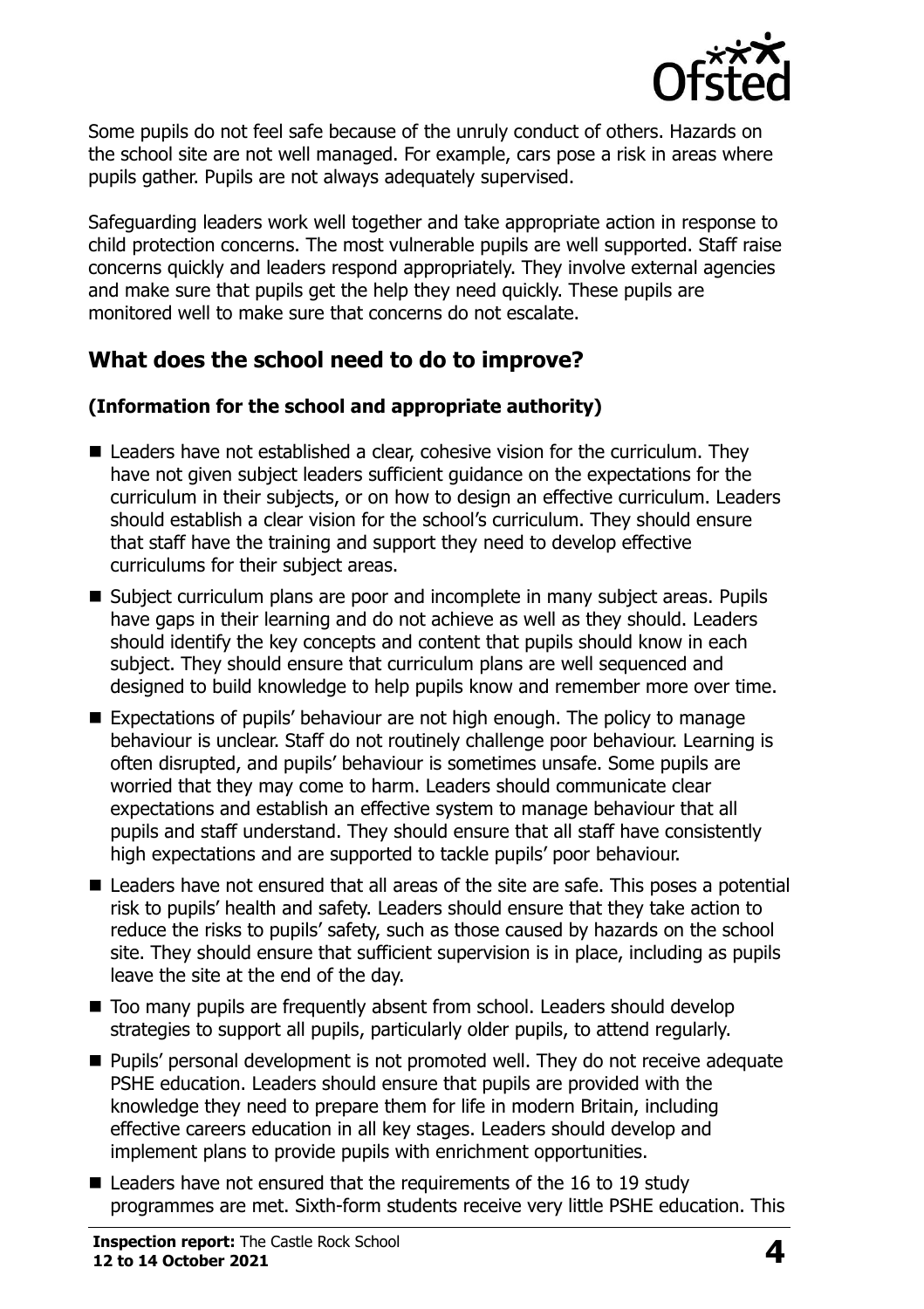

means that they are not well enough prepared for the opportunities, responsibilities and experiences of life in modern Britain. They do not know enough about the different routes open to them once they leave school, or about different career options. Leaders should ensure that an effective PSHE education programme, including appropriate careers education, is implemented.

■ Those responsible for governance do not recognise the extent of the school's weaknesses. They do not hold leaders to account effectively and have not ensured that leaders acted quickly enough to stem the school's decline. Trustees should ensure that they have the knowledge and understanding that they need to be effective in their roles. They should work with leaders to develop a coherent vision for the school and ensure that leaders adopt a strategic approach to identifying and addressing weaknesses. They should check and ensure that leaders challenge and hold staff to account effectively.

### **How can I feed back my views?**

You can use [Ofsted Parent View](http://parentview.ofsted.gov.uk/) to give Ofsted your opinion on your child's school, or to find out what other parents and carers think. We use information from Ofsted Parent View when deciding which schools to inspect, when to inspect them and as part of their inspection.

The Department for Education has further quidance on how to complain about a school.

If you are the school and you are not happy with the inspection or the report, you can [complain to Ofsted.](http://www.gov.uk/complain-ofsted-report)

#### **Further information**

You can search for [published performance information](http://www.compare-school-performance.service.gov.uk/) about the school.

In the report, '[disadvantaged pupils](http://www.gov.uk/guidance/pupil-premium-information-for-schools-and-alternative-provision-settings)' refers to those pupils who attract government pupil premium funding: pupils claiming free school meals at any point in the last six years and pupils in care or who left care through adoption or another formal route.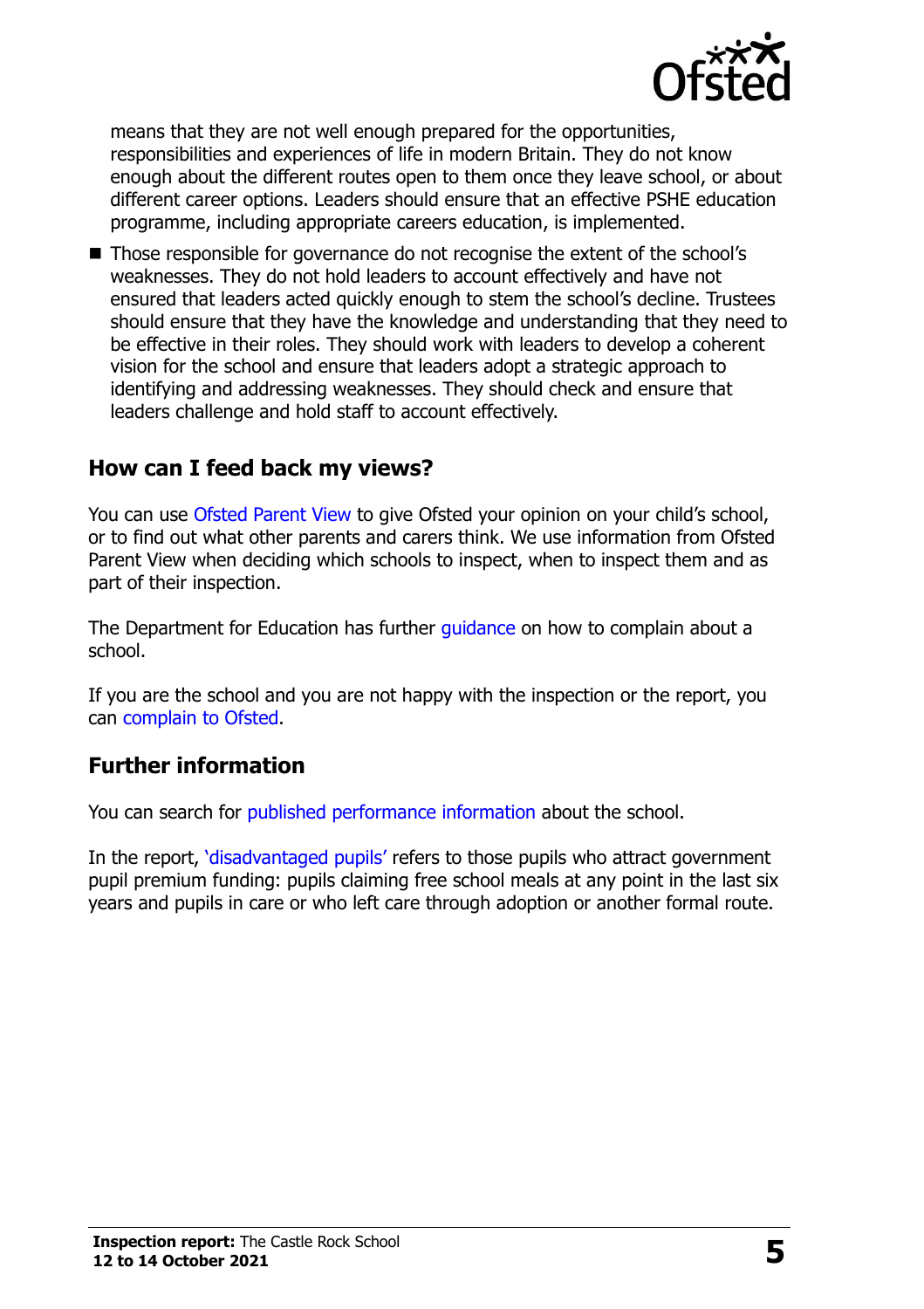

## **School details**

| Unique reference number                              | 138478                                                              |
|------------------------------------------------------|---------------------------------------------------------------------|
| <b>Local authority</b>                               | Leicestershire                                                      |
| <b>Inspection number</b>                             | 10207409                                                            |
| <b>Type of school</b>                                | Secondary comprehensive                                             |
| <b>School category</b>                               | Academy converter                                                   |
| Age range of pupils                                  | 11 to 18                                                            |
| <b>Gender of pupils</b>                              | Mixed                                                               |
| <b>Gender of students in sixth-form</b><br>provision | Mixed                                                               |
| Number of pupils on the school roll                  | 1,321                                                               |
| Of which, number on roll in the<br>sixth form        | 194                                                                 |
| <b>Appropriate authority</b>                         | Board of trustees                                                   |
| <b>Chair of trust</b>                                | Michala Worrell                                                     |
| <b>Headteacher</b>                                   | Duncan Baldwin                                                      |
| Website                                              | www.castlerocksch.uk                                                |
| Date of previous inspection                          | 3 October 2017, under section 8 of the<br><b>Education Act 2005</b> |

## **Information about this school**

- The school's age range changed in September 2020 to include pupils aged 15 to 18. Approximately 700 pupils were added to the school's roll in September 2020.
- The school uses the following alternative off-site providers: Elite Tuition, Coalville Education Learning Partnership, Melton Learning Hub, Generation Youth and T.E.C.K. The school also uses Enstruct Training, which provides tuition on site.
- The school does not meet the requirements of the Baker Clause, which requires schools to provide pupils in Years 8 to 13 with information about approved technical education qualifications and apprenticeships.

## **Information about this inspection**

The inspectors carried out this inspection under section 8 of the Education Act 2005. We deemed the inspection a section 5 inspection under the same Act.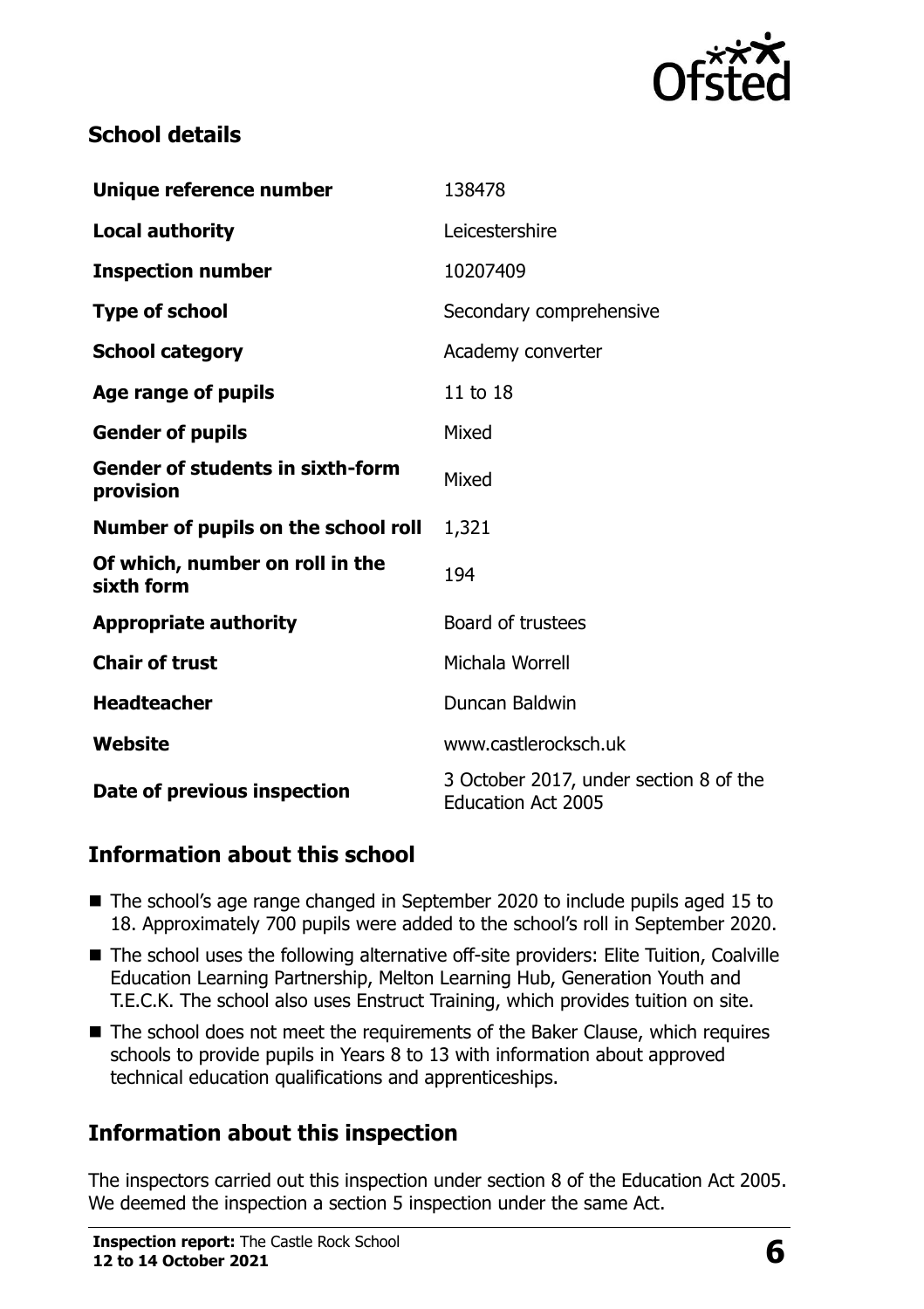

In accordance with section 44(1) of the Education Act 2005, Her Majesty's Chief Inspector is of the opinion that this school requires special measures because it is failing to give its pupils an acceptable standard of education and the persons responsible for leading, managing or governing the school are not demonstrating the capacity to secure the necessary improvement in the school.

This was the first routine inspection the school had received since the COVID-19 pandemic began. Inspectors discussed the impact of the pandemic with school leaders, and have taken that into account in their evaluation.

- The headteacher was absent from school during the inspection.
- Inspectors met with the chief executive officer and leaders from the Apollo Partnership Trust. We met with senior leaders, subject leaders and groups of staff. Inspectors spoke with pupils around school and met formally with groups of pupils from all year groups.
- Inspectors carried out deep dives in English, science, geography, and art and design. For each deep dive, inspectors met with subject leaders, spoke to teachers and pupils, visited lessons and looked at pupils' work. Inspectors visited a range of lessons in other subjects, including those in the sixth form.
- Inspectors scrutinised the school's work in relation to safeguarding, including looking at safeguarding records, attendance registers and the school's procedures for recruiting staff.
- Inspectors reviewed the school's self-evaluation document and plans for improvement.

#### **Inspection team**

| Deborah Mosley, lead inspector | Her Majesty's Inspector |
|--------------------------------|-------------------------|
| <b>Chris Stevens</b>           | Her Majesty's Inspector |
| Dave Gilkerson                 | Her Majesty's Inspector |
| Gill Martin                    | Ofsted Inspector        |
| Paul Sweeney                   | Ofsted Inspector        |